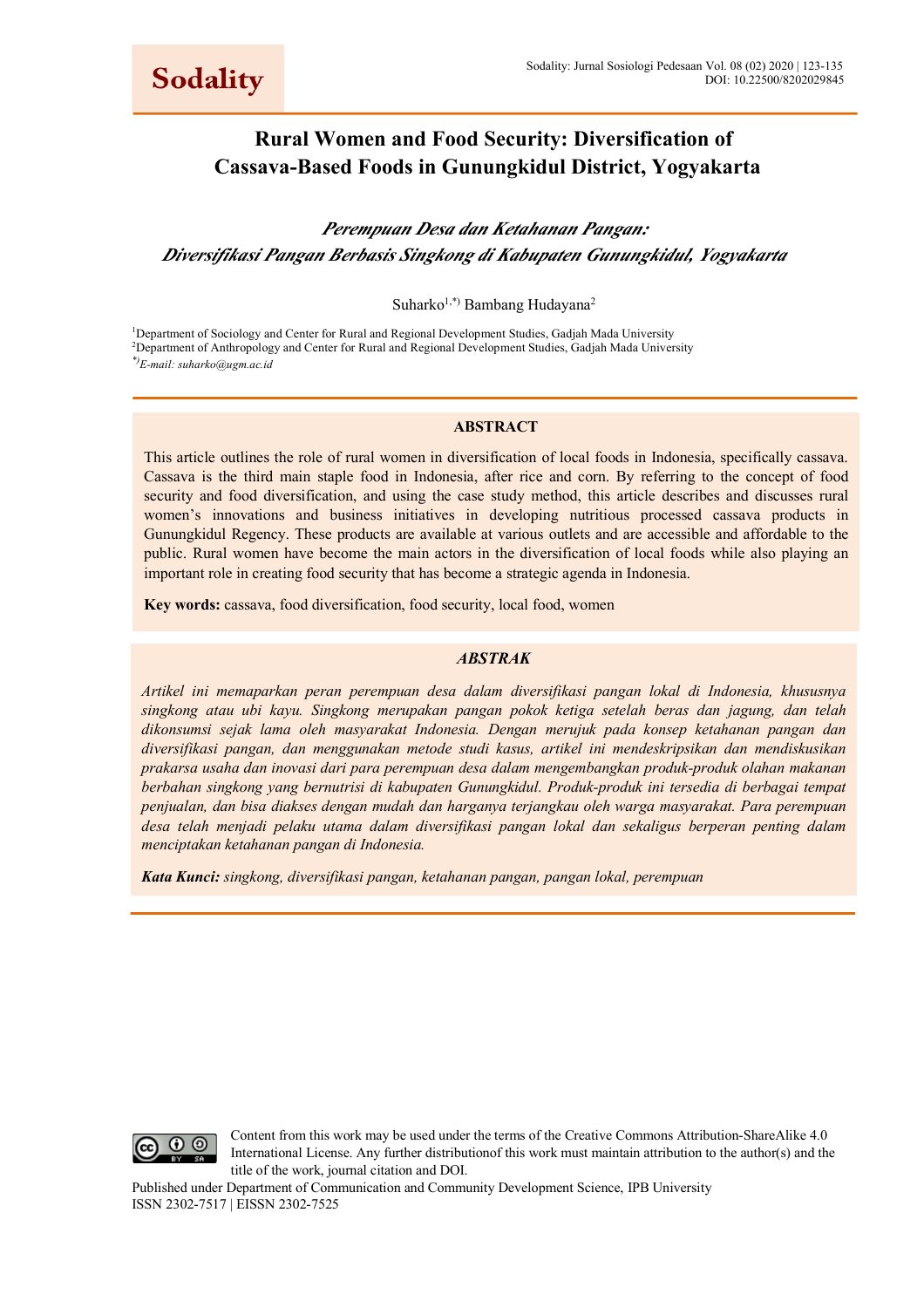# **INTRODUCTION**

providing food for their households, both in the production and processing of local foods. The involvement of women has thus become increasingly important when food diversification is part of a strategic measure to achieve food security. The supply and availability of food from local sources is an Women in developing countries have an important role in food security due to their roles in important measure in ensuring national food security amidst the increasingly relentless penetration of the global food system (Lawrence, 2017).

utilizing home gardening, women have come up with additional food variations in order to achieve food security at the household level (Manoppo et al., 2018). Women also spend more time on domestic affairs including food preparation than men (Taridala et al., 2010). Rural housewives have significant roles in the production, procurement, preparation, processing, and securing quality of local foods; therefore, they are able to create food security at the household level (Poerwanto & Supraja, 2016). The role of women in creating food security at the household level is apparent in households with female heads (Sasmita, 2011). In the context of Indonesia, a number of studies show that the dual role of women in domestic and public affairs is closely related to their role in maintaining food security at the household level. By

security. In Asian nations, women spend a lot of time as "caretakers" with tasks such as food preparation that requires an average of 1 hour and 45 minutes of their time each day and cleaning up that takes an average of 45 minutes a day. Therefore, women are the main actors in the food chain (Mathur, 2011). In Bangladesh, rural women were engaged in a homestead gardening program where they established home gardens. The program, which was supported by NGOs, has increased availability, access to and utilization of food from their gardens (especially vegetables and fruit), improved their nutrition, and ensured household food security (Bushamuka et al., 2005). The findings of the above studies confirm the significant role of women in household food

ascribed to women in patriarchal societies. However, Luna (2013) and Suharko (2019) indicate that rural women have now moved out of the domestic domain and entered the public sector through initiatives of diversifying local foods. In order to provide a specific overview of the strategic role of women in food security, this article will address the question: to what extent do women's role and their involvement in the diversification of local food support food security at the local level? This article will demonstrate rural women's engagement and contribution in the diversification of local foods made from cassava (M*anihot utilissima* or *Manihot esculenta crantz*) in Gunungkidul district. These studies still limit the role of women to the domain of domestic affairs, which is generally

two reasons. First, most Indonesians nowadays rely on a single staple food, namely rice, although 11 Indonesian basic food staples have been identified across the Archipelago. Over time, staple food consumption patterns shifted from a diverse range of local staple foods including cassava, sago, corn, and various tubers to rice. Consequently, production and consumption of local foods have decreased, and as of late 1980s, Indonesians relied on rice as the main commodity for staple food (Ariani et al., 2013). At the same time, food products made from local resources developed an image of being inferior. Consuming products made from local foods is synonymous to being poor (Sutrisno & Edris, 2009). In the Indonesian context, local food diversification initiatives are a strategic necessity due to

being produced in Indonesia. The National Socio-Economic Survey Data (*Susenas*) shows that the national participation rate of wheat consumption (including derivatives) was 87.2% in 2014 and 92.4% in urban populations. Wheat imports have continued to increase from 7.48 million tons in 2015 to 8.1 million tons in 2016. Indonesia is the world's second largest wheat importer after Egypt (Ariani, 2016). For these two reasons, Indonesian food security is vulnerable (Rahardi, 2018). Second, more Indonesians have preference for wheat-based food products, whereas wheat is not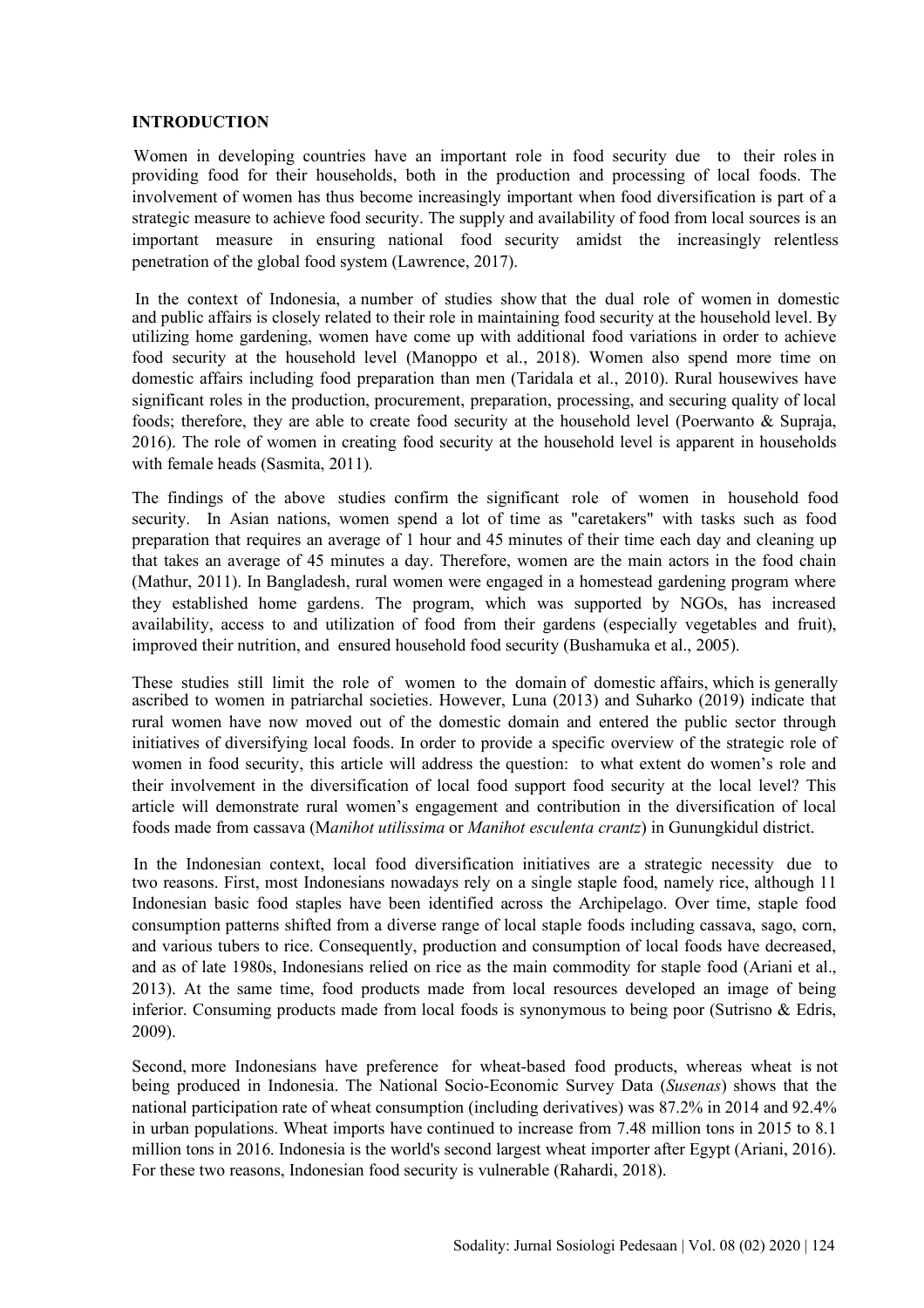# **Conceptual Framework: Food Security, Food Diversification and Women**

availability. However, along with the development of food issues, this definition has continued to change. Eventually, as a reference and based on international agreement, the Food and Agriculture Organization (FAO) clarified the definition of food security in The State of Food Insecurity 2001 as: The concept of food security has evolved since the 1970s. Initially, the concept focused on food

a situation that exists when all people at all times have physical, social and economic access to sufficient, safe and nutritious food that meets their dietary needs for an active and healthy life (Le et. al, 2015: 1).

sufficient amount of food for distribution to citizens; second, stability of supply, namely the availability of sufficient food supply at all times; third, food access or affordability, namely the ability to obtain food that is available locally and in markets; and fourth, food utilization or consumption that meets dietary requirements for an active and healthy life. Food security is part of the rights to food (Hadiprayitno, 2010) that can only be achieved when all of these dimensions are functioning simultaneously. There are four dimensions to food security in this definition: first, food availability or a

18/2012. In a slightly different formula, food security in reference to article 1, in this Law is when "food requirements for the state through to the individual are met, which is reflected in sufficient food availability, in terms of quantity and quality, safety, diversity, nutrition, equity, and affordability and does not conflict with the religion, beliefs or culture of a community to be able to live a healthy, active, and productive life in a sustainable manner" (Law on Food No.18/2012, 2012). The realization of food security is a necessary condition for the development of human resources which is one of the priorities of national development. Indonesia has adopted this food security definition and its dimensions through Food Law No.

amounts and greater variety of nutritious foods (FAO 1997). In the context of Indonesia, in reference to the Food Law No.18/2012, food diversification is "an endeavor to increase the availability of diverse foods that are based on the potential of local resources". Increasing food availability can be achieved by diversifying production through the development of various food commodities, and diversification in post-harvest by processing and developing various food products from one type of commodity (Rachmat & Syakir, 2016). Food diversification can be understood in terms of effort to create availability of adequate

carbohydrates by further utilizing local food sources that are still seldom used (Ariani et al., 2013). This can be accomplished by encouraging small and medium enterprises, food businesses, and the private sector to develop and provide carbohydrate-based food products that are varied and locally sourced (Budijanto & Yuliana, 2015). With the availability of alternative non-rice foods, dependency on certain types of foods (rice) can be reduced. This also provides communities with a variety of food choices in terms of staple foods and complementary/supplementary foods (Rachmat & Syakir, 2016). Food diversification is often linked to endeavors in diversifying consumption of non-rice

consumption, which is the foundation for improving quality of life. As such, food diversification encompasses three interrelated matters: (a) action to provide diverse foods; (b) foods coming from local resources; and (c) as an indication that people are able to uphold diverse food consumption patterns, in terms of staple and supplementary foods. In this regard, food diversification is clearly a method to achieve food security (Law on Food No.18/2012, article 130). Food diversification enables people to maintain a diverse, nutritionally balanced, and safe food

who are engaged in their household economy contribute to food production and ultimately play a role in food security (Kotzé, 2003). Women in rural areas across Asia and the Pacific region play a critical role in supporting food security. However, the role of women in food security generally are undervalued (Balakrishnan et al., 2005; Quisumbing et al., 1998). Government policies to carry out food diversification, such as Government Regulation (PP) No. 17/2015 on Food Security and Nutrition Women have a significant role in supporting food security through food diversification. Women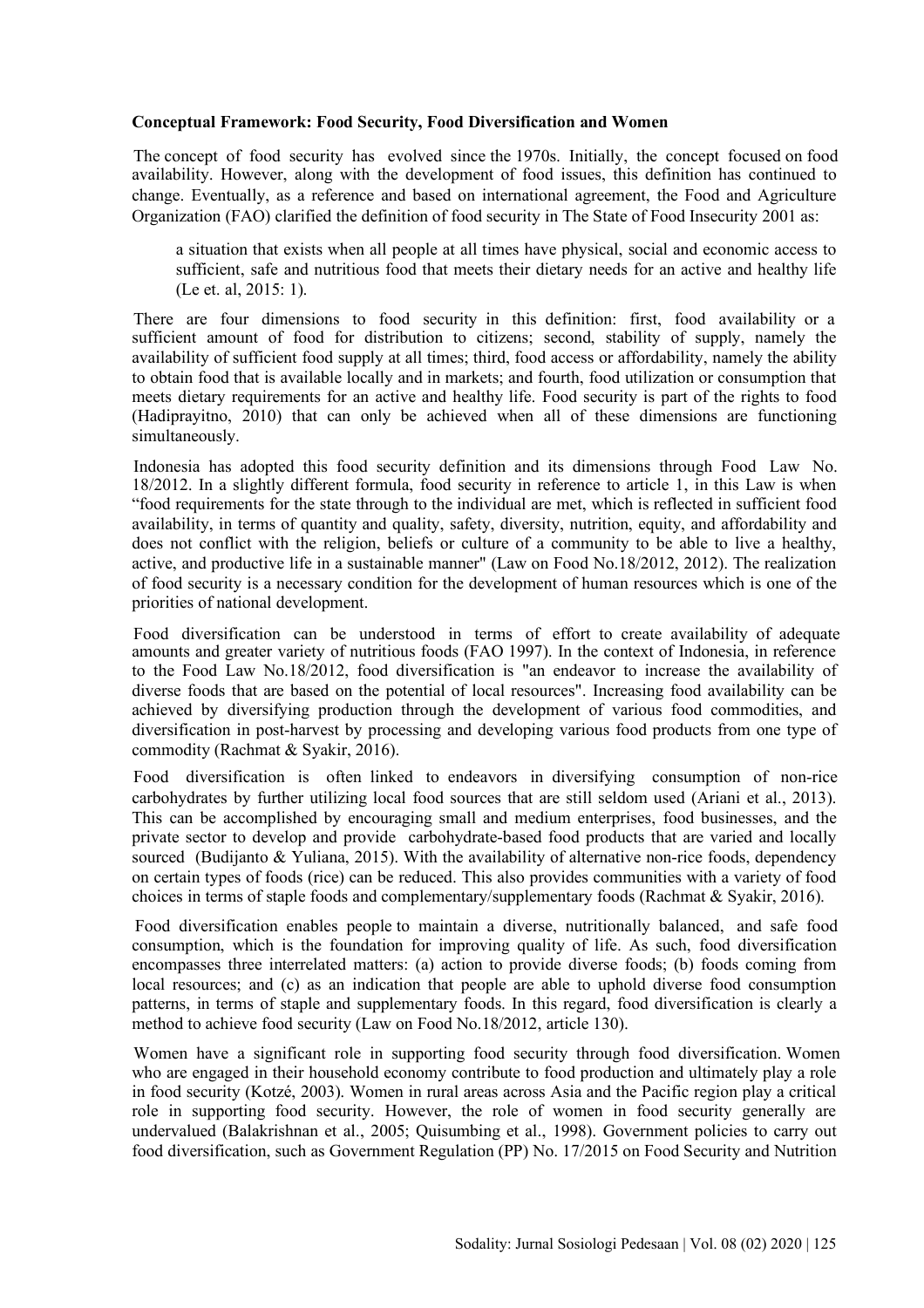and Presidential Regulation No. 22/2009 on the Policy for the Acceleration of Diversification of Local Resource-Based Food Consumption, does not specifically mention the role of women.

"strengthening micro, small and medium enterprises in the food sector." In this regard, as in many other countries, women in Indonesia are generally involved in micro and small enterprises. Japtha et al. (2016) showed that 52.9% of micro enterprises, 50.6% of small enterprises and 34.0% of medium enterprises in urban areas are owned by women. Women primarily run these enterprises in order to support their households and to meet their own development needs. Referring to PP No.17/2015 (Articles 25  $\&$  26), one of the efforts to diversify food is through

development. Since the 1990s, the governments, donor agencies, and non-government organizations (NGOs) have been promoting the concept of Gender and Development (GAD) as a basis for reference in women's empowerment programs. GAD places women as actors of change, not merely as passive objects in development. Women can work in productive and reproductive sectors on an equal basis with men (Mosse, 1993). The GAD approach through gender mainstreaming is continuously promoted as a basic principle of the formulation and implementation of development programs, including food security in Indonesia. The role of women in creating food security shows the importance of women's involvement in

# **RESEARCH METHOD**

particular issue, namely the role of rural women in the diversification of cassava-based foods in Gunungkidul district. This research used a case study (Creswell & Poth, 2018). This case study is focused on a

living in dry regions in Java, Sumatra and Sulawesi as both a staple and supplementary food (Supriadi, 2005). With the increasing consumption of rice as the dominant staple for almost the entire population of Indonesia, the availability and consumption of foods made from cassava has diminished since the late 1980s. In Paliyan sub-district in Gunungkidul, Suratiyah et al. (2013) shows that 99.4% of farmers households have switched to consuming rice throughout the year. However, women are still engaged in cassava diversification practices in the Gunungkidul district (Dewi, 2013). Cassava is a strategic food as it is a source of carbohydrates in Indonesia, particularly for those

1,485.36 ha and is the largest area compared to other districts and cities in the Yogyakarta province. According to the Population Census, the district's population continued to grow from 670,433 in 2000 to 675,382 in 2010 and then 729,364 in 2017. The average population growth rate is around 1.06 percent per year. There is a high percentage of poor people in the district, which exceeds the national average. Between 2013 to 2017, the number of the poor fluctuated from 21.70% to 20.83% to 21.73%, to 19.34% and then to 18.65% respectively (Agency of Statistics Gunung Kidul, 2018). Gunungkidul district is on the southern side of the island of Java in Indonesia. It covers

are compelled to use their land carefully as they must adapt to the rainy season in order to maximize food production. Common crops grown in this area are those that do not require much water such as cassava, corn, peanuts, and upland rice. Almost all agricultural land in Gunungkidul district is dry land and depends on rainfall. Farmers

Gunungkidul. The vast majority of agricultural land in the district is planted with cassava with a harvest area that covered 49,487 Ha in 2017 (Agency of Statistics Gunung Kidul, 2018) Cassava production may reach to 900,000 tons per year, making this district the largest cassava producer on the island of Java (Faidah, 2017). The local population has been consuming cassava as a main staple for a very long time and has developed into a production center processing cassava-based food product. Cassava plants can be cultivated on dry land, in home garden and even on degraded land in

observation, interviews, and focus group discussions (FGD). The FGD informants and participants This research's primary data collection was conducted in March-July in 2015 through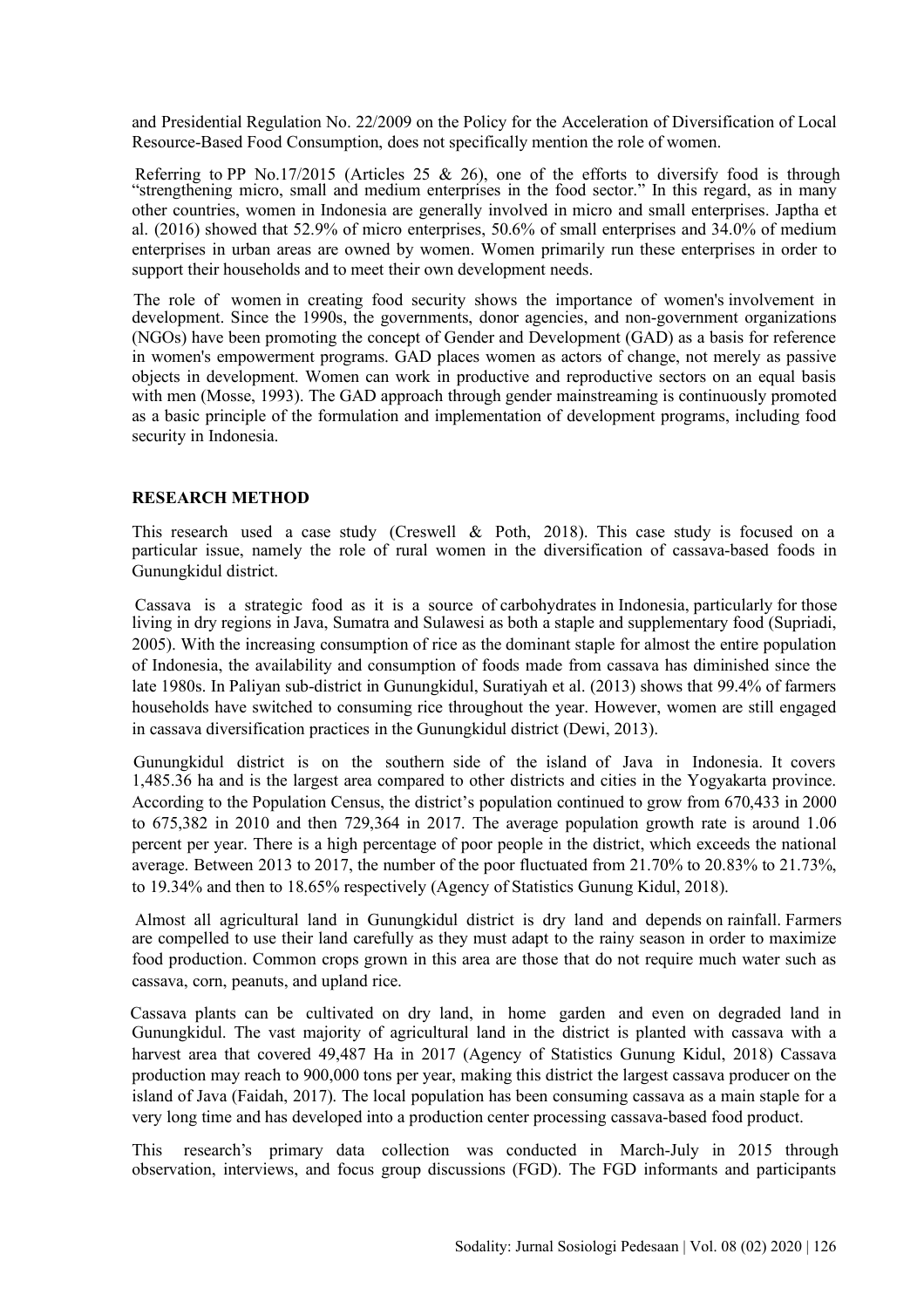were rural women who own enterprises processing products made from cassava in Ngawu and Semin villages. These two villages have developed into production centers processing cassava-based food products. As for statistical data and other secondary data references, the most up-to-date data was used from credible online sources. An analysis of themes was conducted in order to understand the complexity of the cases (Stake 1995). Based on this analysis, this article reveals the role of rural women in the diversification of local foods.

# **RESULTS AND DISCUSSION**

#### **Diversification of Cassava-based Foods**

yields into everyday foods, preserve it as food reserves, or sell it to nearby markets. In practice, households tend to share fresh cassava with each other. If households do not have it, they can borrow or buy it from one another. Gunungkidul communities have been processing and consuming cassava for a long time. In general, cassava can be harvested at age of 8-10 months. Households usually process the fresh cassava

The preferred types of cassava, which are often used as a raw material in processed foods are the *mertego* (butter) and *ketan* (glutinous rice) species. The *mertego* cassava flesh is yellowish in color with a sweet, butter-like flavor chewy. Food products processed from this type of cassava have an appetizing color. The *ketan* cassava flesh is white with dense and glutinous taste. Fresh cassava is generally traded at markets. Various types of cassava are available at markets.

their daily consumption but they often mix it with an array of other ingredients (particularly grated coconut, coconut sugar, rice flour, and bananas) to become various snack foods, such as *getuk* ( steamed cassava that is crushed and mixed with sugar)*, lemet* (a steamed grated cassava with palm sugar wrapped in banana leaves)*, cemplon* (grated cassava that is filled with palm sugar and then fried), *combro* ( grated cassava filled with a chili tempe filling and fried)*,* and *sawut* ( grated cassava mixed with palm sugar that is then steamed and sprinkled with grated coconut on top). Fresh cassava is also processed into dry foods, such as cassava shavings, cassava chips, cassava sticks, cassava crackers (*lanting*), crunchy cassava (*opak*), or fermented (*tape)* for longer storage life. Women throughout the district generally process harvested cassava by boiling or frying it for

sold at markets. Women process *gaplek* into a variety of foods, in particular *gatot* (a variant of *gaplek* that is colored black) and *thiwul* (a rice substitute made from *gaplek*). These are common household foods and are also sold to consumers. A number of women entrepreneurs have further innovated these products by drying them to produce instant *gatot* and *thiwul,* which have a long shelf life and can be cooked quickly. Cassava is also commonly sun-dried and referred to as gaplek (made from crushed cassava that is dried and used as an ingredient in other foods). Gaplek is usually stored as a food reserve but is also

down from generation to generation. In the past, before rice was the main staple food, most people processed fresh cassava as their staple food and also as a snack. Nowadays, cassava-based processed foods tend to become supplementary foods or snacks only. The variety of foods processed from fresh cassava add to the availability, quantity and types of food that can be consumed by the public. This method of cooking and processing fresh cassava has always been practiced and passed

fermentation process using microbes. This technology has made it easier to process fresh cassava into preserved products, in the forms of mocaf and tapioca flour or starch. Mocaf is made from cassava pulp that is fermented, dried and then ground, while tapioca flour is made from cassava starch extract. As cassava cannot be stored for long, processing it into flour facilitates storage and allows further Opportunities to create unique tasting food products are now vast with the technology to make modified cassava flour (mocaf). Mocaf is made from cassava that has been modified through a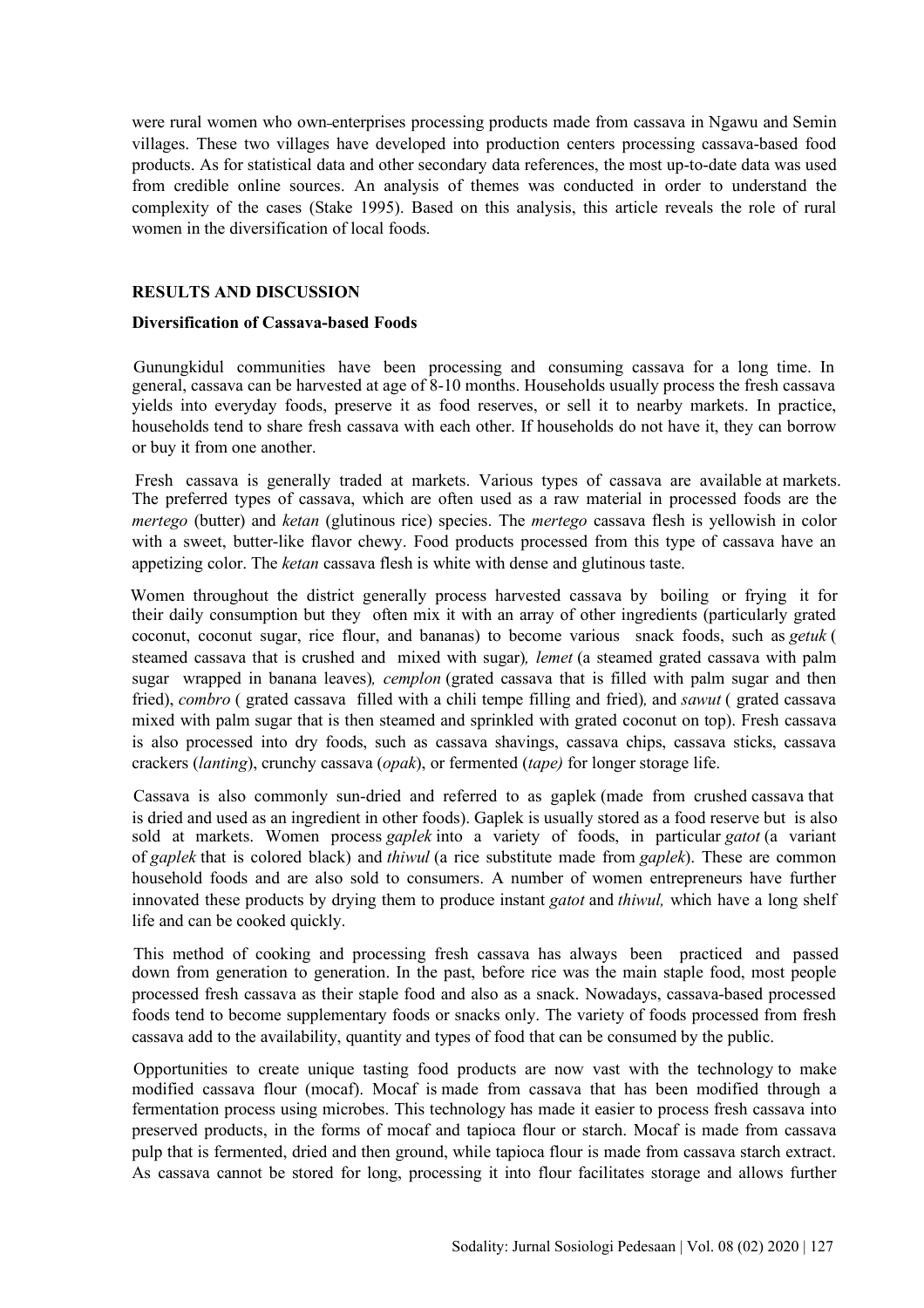processing. These two types of cassava flours are supplied and sold by a number of entrepreneurs, some of whom are women.

with grated coconut), *geblek* (made from tapioca starch that is mixed with garlic and fried), *patilo* (crackers made from starch) and various other sweet snacks. Mocaf can be processed into various dry and wet food products. Mocaf is readily available, and thus has attracted the interest of many women, including housewives and food producers to innovate and produce a range of mocaf products. Manufacturers have processed mocaf into various consumable products that are usually mixed with wheat or rice flour such as noodles, cassava coconut cakes, and *putu ayu* (made from mocaf mixed with eggs, sugar and grated coconut that is then steamed). Tapioca starch can be processed into wet and dry food products, such as cassava doughnuts, klepon (a variant of small tapioca flour balls that are filled with palm sugar, then sprinkled

products can last for around a week, while instant products and flours can last for up to one year. Mocaf has even been processed to make instant noodles, through an innovative process. Dry processed products have an advantage over wet-processed products in terms of durability. Fresh



Source: field data

Figure 1. Variations of cassava based processed foods in Gunungkidul district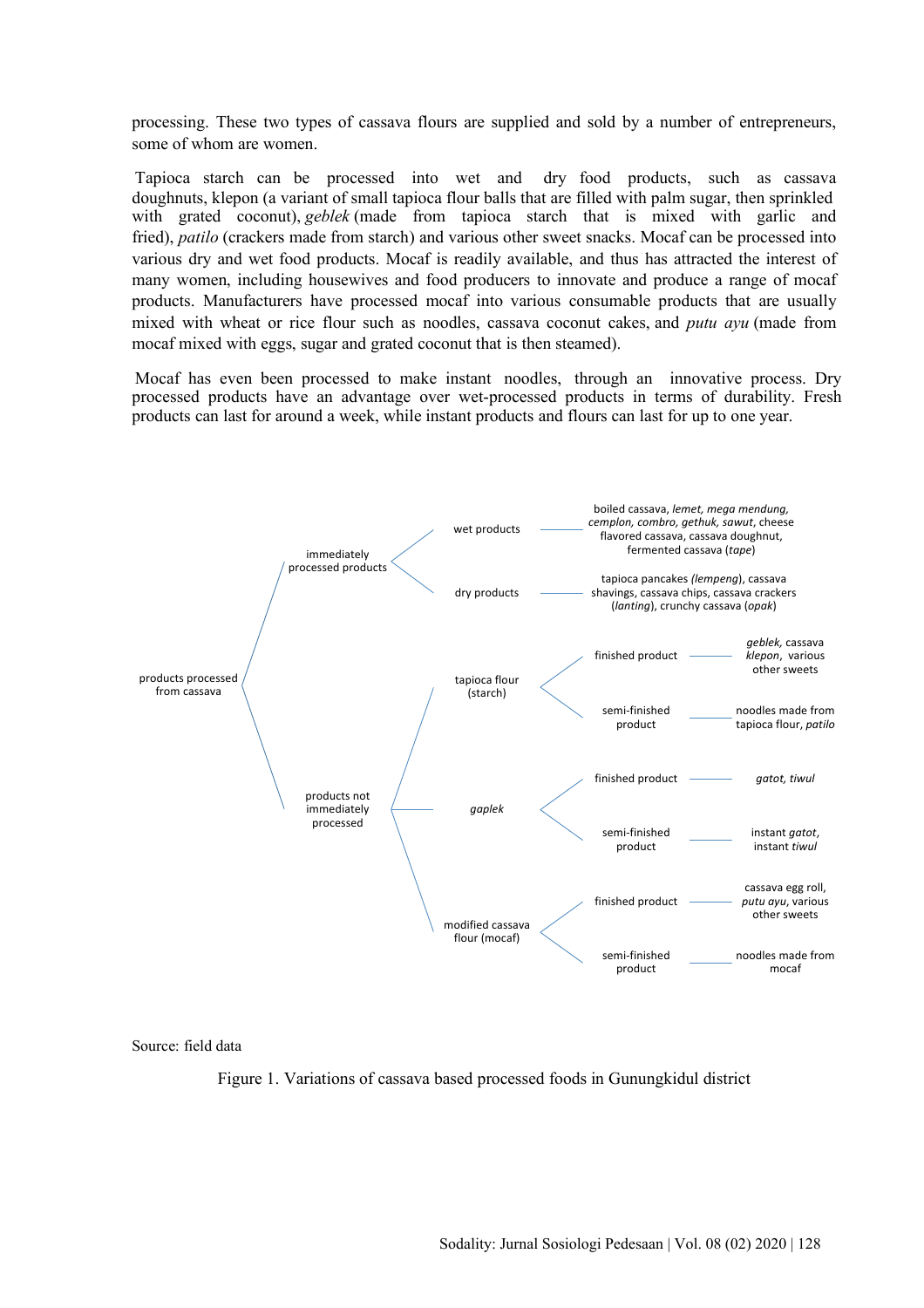# **The Nutritional Value and Benefits of Cassava-based Foods**

Agriculture (2017) 100 grams of cassava contains 154 kcal of energy, 1 gram of protein, 0.3 grams of fat, 36.8 grams of carbohydrates, 31 mg of vitamin C, 1.1 mg of iron, 77 mg of calcium, and 0.9 grams of fiber. For comparison, 100 grams of maize contains 366 kcal of energy, 9.8 gram of protein, 7.3 grams of fat, 69.1 grams of carbohydrates, 3 mg of vitamin C, 2.3 mg of iron, 30 mg of calcium, and 2.2 grams of fiber. The nutritional value of cassava is very good. According to the Indonesian Ministry of

only half the calories of rice (staple food) and therefore is highly suitable to be consumed on a regular basis. cassava is also a good source of dietary fiber, although the protein content is low. Cassava is a healthy food based on its nutritional value and regular consumption can control blood pressure, thus making it an alternative staple for people with high blood pressure. The natural antioxidant compounds present in cassava are beneficial to blood circulation. Therefore, cassava is a staple food after rice and maize (Masniah & Yusuf, 2013). Cassava is an excellent source of carbohydrates as it has a high carbohydrate content. It also has

2013). For those who need to reduce their sugar intake (due to diabetes) or who want to choose a healthy lifestyle, processed cassava-based foods are a good option to replace rice, or at least as an Cassava has a low glycemic index (GI) meaning a low glucose content (Masniah & Yusuf, additional staple food option.

2017). Cassava is also a good food source for people with autism as it does not trigger allergies or hypersensitivity (Herminiati, 2009). It is for this reason that cassava flour is often sought after for family members who have autism. Cassava is gluten-free, therefore, it is safe for people with allergies to wheat, or anyone suffering from rheumatoid arthritis, Celiac disease and Crohn's disease (Ministry of Agriculture

demonstrating the changes that occur to the nutritional content of cassava once it has been processed into products. The processing of cassava into ready-made products, such as cassava instant noodles, will certainly change the nutritional content. However, small enterprises that produce instant noodles made from cassava claim that because the nutritional content of cassava is good then naturally their products are very healthy (Kabarhandayani.com, 2016). Although cassava is healthy in terms of its nutritional value, it is difficult to find research results

# **Women's Engagement in the Diversification of Cassava-based Foods**

engaged in economic ventures related to processing cassava resources. A number of women entrepreneurs and women's groups run home industries processing and producing an array of cassavabased food products. They have even developed a cassava food processing industry in the form of home industries and enterprise groups. Following is a brief overview of four enterprises that have achieved prominent innovation in diversifying cassava-based products. They include two micro enterprises and two small enterprise groups. Women in Gunungkidul district do not only manage the food in their households but are also

1. Ms. Yuni (51 years), an entrepreneur in Ngawu village in Gunungkidul. She has innovated with new products made from cassava, namely *dawet* made from mocaf. She obtained Mocaf which is produced by the growing home industries in this district.

was only processed into traditional foods that did not have much value economically. Ms. Yuni experimented through trial and error until she finally produced the mocaf *dawet* product. Unlike traditional *dawet*, which is generally made from rice flour, she makes *dawet* from mocaf and consumers have welcomed her new product. This innovation was born out of her strong desire to create new products. Previously, cassava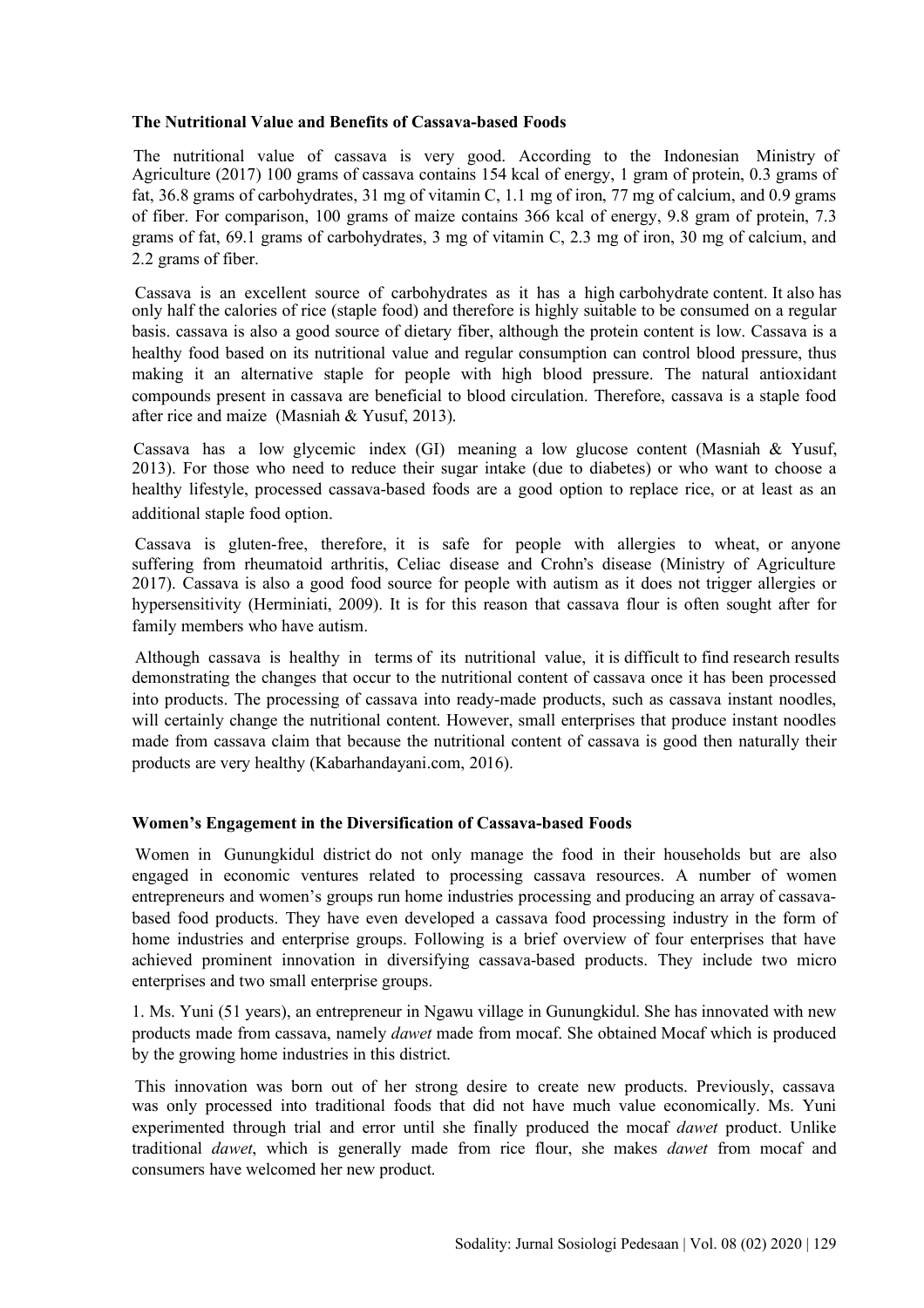life of her family. As seen in the name of her product, "unique Gunungkidul iced *dawet* made from mocaf ", she has continued to develop her home industry and hopes that it may become an icon in Gunungkidul district. Starting from a mocaf dawet outlet, she then successfully opened several mocaf dawet outlets in strategic locations in Playen sub-district. Income earned from these outlets has improved the quality of

2. Ms. Kartumi (55 years) from Semin village in Gunungkidul came up with an innovative product processed from cassava in the form of cassava peel chips. Cassava peel is usually used as animal feed, or even thrown away. Through trial and error, Ms. Kartumi successfully processed cassava peel into a dry food.

by mixing the peel with wheat flour and other ingredients. She has designed interesting packaging for her product, which is sold at food outlets. In addition, she has also customized cassava sticks that are made by other processed food enterprises by adding other ingredients to the batter, such as jackfruit, cheese, and chili to produce a variety of flavored sticks. She obtained raw materials from cassava farmers and village markets. She created her product

grow in Gunungkidul along with the growth of tourist destinations. These innovative products have been popular with consumers, which is evident in her orders that continue to increase. She sold the products by cooperating in sales with food stalls, kiosks and souvenir shops that

3. The *Barokah* Enterprise Group in Semin village. This enterprise group that produces processed cassava originated from the *Mayangsari* Women Farmers Group (*Kelompok Wanita Tani* - KWT). KWT was established by the government in order to involve women farmers in ventures to increase agricultural production. The KWT members were dissatisfied with agricultural production activities that has no impact on increasing household income. They then took the initiative to try processing foods from cassava independently, invited experienced trainers and requested the village government to support this initiative.

Traditional *tiwul* and *gatot* are wet foods that generally deteriorate quickly as they only last 1-2 days. These instant processed food products can be stored for a long time and are easily cooked and served. Both of these products were first marketed in 2005. In addition to these two products, the KWT group also produces cassava sticks, wonton chips, and doughnuts. These are all premium products from this group. They produced a new product by processing gaplek into instant tiwul and instant gatot.

venture. This enterprise has become a platform for its members to develop and produce processed foods and market them to a wider consumer base. The *Barokah* enterprise group actively markets its products to kiosks, food stalls and souvenir shops around the Gunungkidul region so that they are accessible to consumers and visiting tourists. The KWT members established the Barokah enterprise group to continue their food processing

members in order for the enterprise to run smoothly. Regular monthly meetings are held to enhance solidarity, coordinate marketing, share profits, and conduct savings and loans activities. This has enabled women in the enterprise to develop diversification of cassava-based foods and simultaneously increase their household income. The group has developed a management structure and has a clear division of labor among

4. The P-21 enterprise group. The P-21 enterprise group (*Putri* 21, consisting of 21 women) was established in the late 1980s. This group was formed out of a government training program on processing local foods. Initially, P-21 was processing *melinjo* (Gnetum gnemon) seeds which were readily available in Ngawu village. However, as *melinjo* seeds became scarce, P-21 switched to producing bananas chips and other foods from sources easily obtained in their village.

its food processing enterprise. Local government, financial institutions, NGOs, companies and universities have provided training and mentoring to P-21. The P-21 group also cooperates with Once Ms. Suti became the P-21 chairperson, the enterprise became increasingly able to develop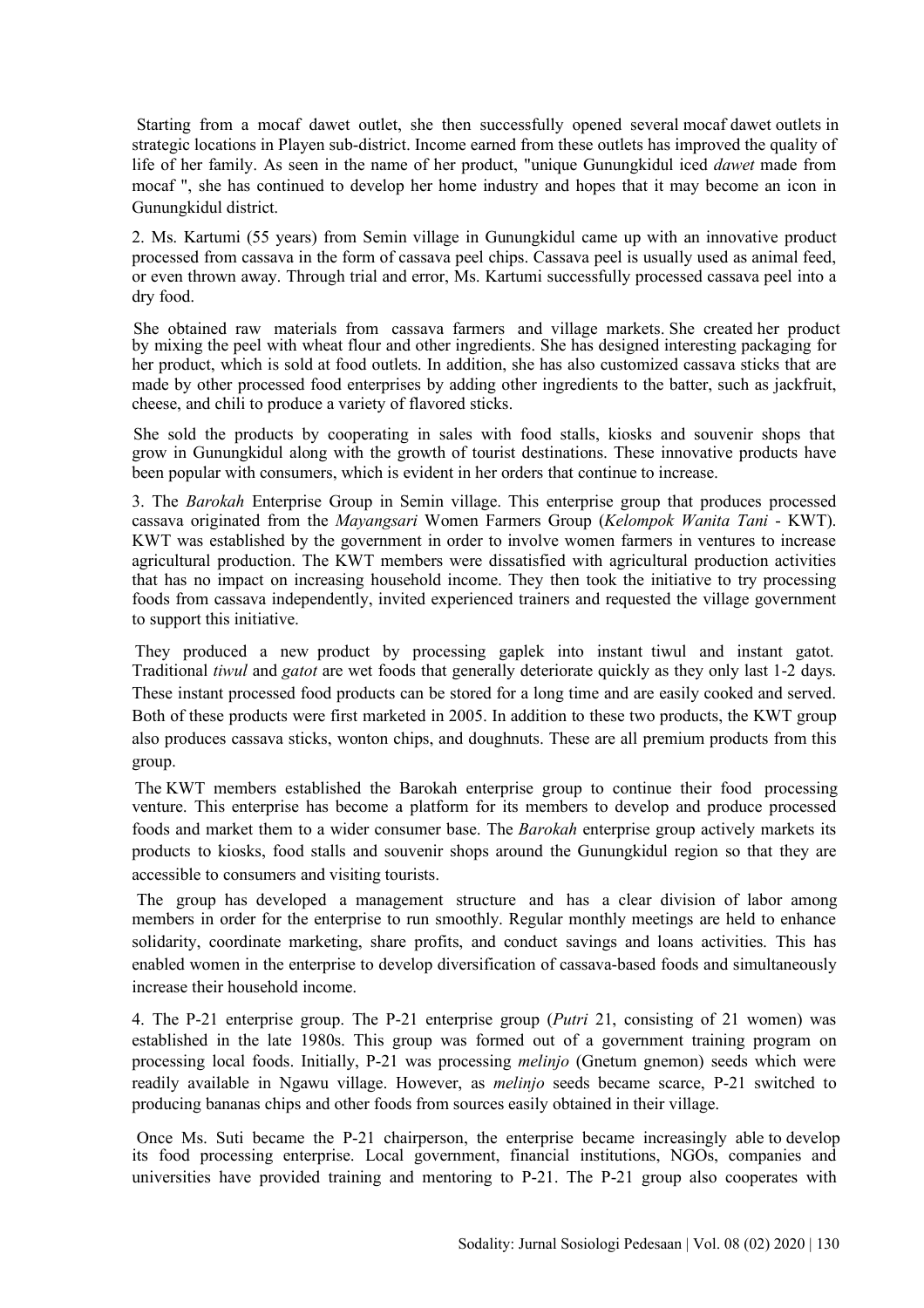traders to sell their processed products, that is, wet foods made from raw cassava, such as *tiwul, gatot, gethuk,* and *lemet*.

was the reason for establishing the Putri 21 Self-reliant Rural Farming Training Center (P4S) in 2006. This training center offers internships to women who want to learn about food processing. Participants come from various regions in Sumatra, Kalimantan, Sulawesi and Papua. The training center also holds training in various other regions by request. The P-21 group's knowledge, skills and experience in processing foods from local resources

until 2015, P-21 produced 30 different types of processed foods from local resources, namely cassava, tubers, legumes and bananas. The two main products of P-21 are mocaf and noodles made from this flour, which are very popular with the upper middle class in urban areas. In recognition of the trainings and the innovative products made from local foods, the P-21 chairperson received a food security award from the Indonesian government in 2012 in the culinary category at the Indonesian Archipelago Food Awards. The P-21 enterprise group continues to innovate and produce excellent quality products. Up

# **Discussion**

based foods. They are involved in the production process of raw materials, harvesting, preserving, processing and also preparing food on a daily basis. Although rice has become the main staple food, women continue to work on processing and preparing various cassava-based products in their respective households. In this way, rice consumption has not completely eliminated cassava as a staple food. What has followed is the consumption of a combination of staple foods, namely rice and cassava. The availability of various processed cassava-based foods adds variation to household foods and sources of nutrition. Rural women in Gunungkidul district have long been involved in the diversification of cassava-

women entrepreneurs and women's enterprise groups run home industries processing and producing an array of cassava-based food products. Enterprises processing cassava-based foods are able to innovate and produce quality contemporary products. In this respect, processed cassava-based products have succeeded in changing the image of cassava as an inferior and unacceptable food source. Various processed cassava-based products have become increasingly available at outlets around Gunungkidul and have even began to be distributed to other regions outside of the district. Thus, people are able to access processed cassava-based products easily and integrate them into their daily diet. In addition to providing and processing a variety of foods for their own households, a number of

terms of form and packaging, such as instant *tiwul*, instant *gatot*, instant noodles made from mocaf, cassava brownies and various flavored cassava sticks, have been able to transcend the image of cassava as a poor quality and unhealthy food. These product innovations have paved the way for cassava to now be a popular product that is widely consumed. Cassava is still considered to be a staple food, aside from rice for farmers in Gunungkidul. Farmers usually consume foods processed from cassava in the morning before leaving for work in the fields, and then eat rice at lunchtime. The wide availability of diverse cassava-based products means that they are an alternative food or an additional choice to menus. Modern and industrial cassava-based food processing innovations in

addressing two problems that threaten food security, especially at the local level. Food products produced from tapioca flour and *gaplek* can be a dietary choice from rice as staple food. The Gunungkidul people have actually consumed *gatot* and *tiwul* for a long time, and even that food has become one of the characteristics of the local food culture. But the dominance of rice and wheat has reduced consumption of cassava as local staple foods. The development of new processed food Diversification and availability of cassava-based products, to some extent, can contribute to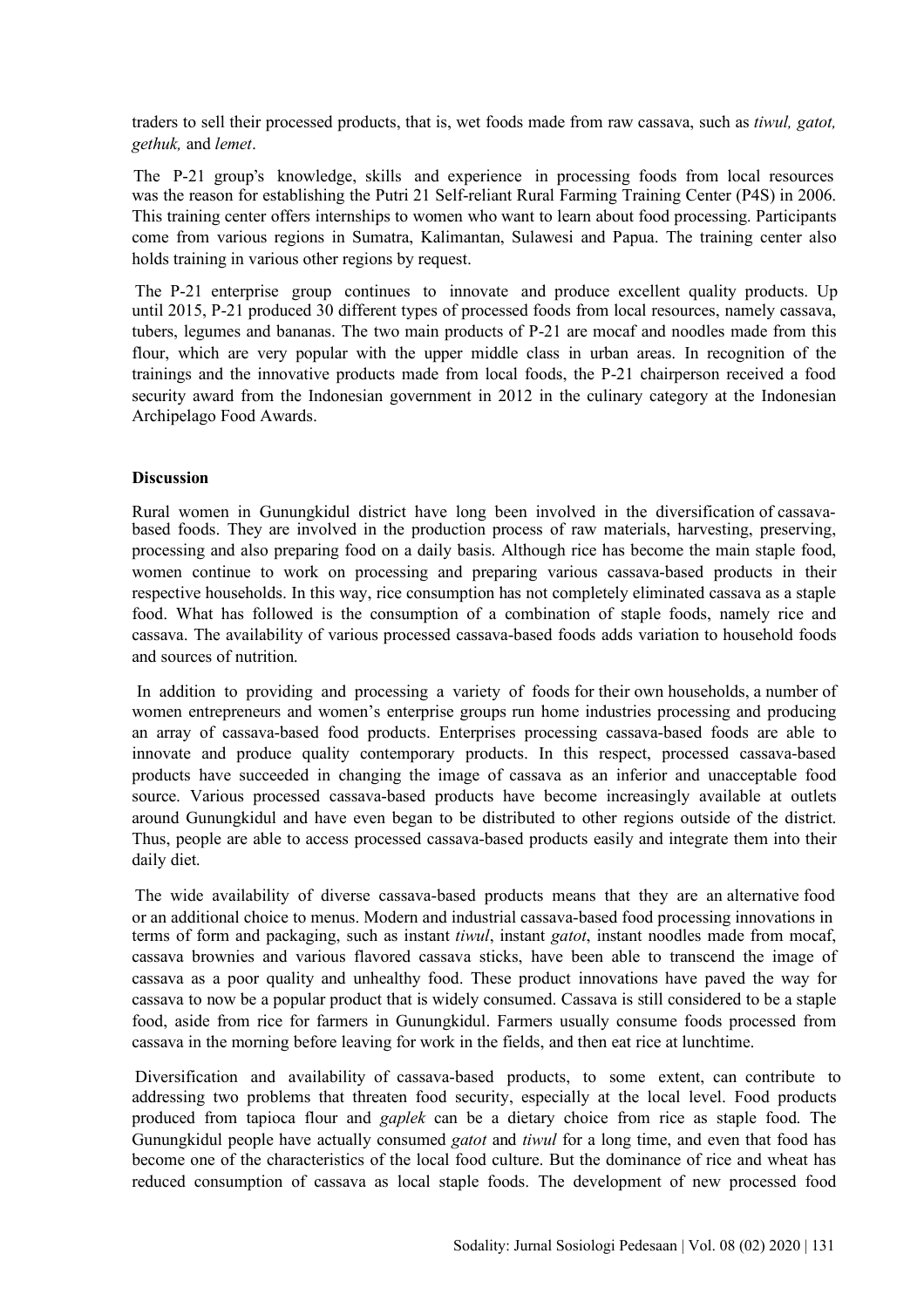products, such as instant *gatot* and instant *tiwul*, which indicates the development of modernizing food systems (Lawrence, 2017), can encourage people to consume local food again as staple food.

increases, then it can reduce wheat imports which tend to continue to increase (Ariani, 2016). It really depends on the government policy to support the expansion of mocaf consumption. Many micro and small enterprises have been able to produce mocaf in a number of regions, but generally the production capacity and marketing scope are still limited. While food products produced by mocaf can be a dietary choice of food products made from wheat flour. Mocaf cannot completely replace wheat flavor. But if the consumption of mocaf

the consumption of rice or processed foods made from wheat flour. Food diversification might only increase the availability and choices of local processed food products. With the availability of various processed cassava foods, there is a wide selection of staple foods and snacks to meet dietary needs and lead to healthier lifestyles. Diversification of cassava-based foods in Gunungkidul has not been able to significantly reduce

passed down from generation to generation as well as those developed through innovative means, show that the diversification of local foods has long been active in Gunungkidul district. Local food diversification practices have even become an inherent part of small micro and medium enterprise developments, which are driven by women. Variations in cassava-based processed foods, including production practices that have been

commitment is generally a key factor in food diversification. Indonesia's national government indeed appears to have failed in implementing various food diversification policies and programs. However, in contrast, at the regional level the Gunungkidul local government has taken positive action. In line with the implementation of the regional autonomy policy, the Gunungkidul local government has clearly continued to support ventures diversifying local food resources (Hudayana, 2016). A number of supporting factors have contributed to the diversification of local food practices, which simultaneously increases food security at the regional level. Government policy and

the local government. The majority of cassava-based processing enterprises run by women in Ngawu and Semin villages were initiated after training was provided by the Agriculture Service. The local government has also involved these enterprises in processed food production exhibitions held at both the regional and provincial levels and continues to support them to participate in cassava-based product competitions. In May in 2015, the Gunungkidul government held "farmers markets" in Ngawu and Semin villages involving these women's enterprises. Field data confirms that the emergence of cassava-based food processing enterprises, in part, is the result of various food processing, packing, promotion and marketing training programs initiated by

banking institutions. As micro or household scale cassava-based food processing enterprises do not require large amounts of capital, they generally do not need loans. However, if an enterprise gets any bigger, then it will require additional capital. The women's enterprises in Ngawu and Semin villages can access credit facilities provided by savings and credit groups, or cooperatives and banks if they need additional capital to develop their enterprises. In terms of capital, enterprises that process food have relatively good access to micro credit and

Training provided by the government usually encourages women to develop economic enterprises in groups rather than individually. By revitalizing already established women's groups or by forming new enterprise groups, mutual learning and collaboration takes place to further develop enterprises. Through the enterprise group platform, any difficulties in obtaining a continuous supply of raw materials can be resolved by collaborating with cassava farmer groups around or even outside of the Gunungkidul region. Likewise, they are also able to manage the need for additional workers if product orders increase. Collaboration between group members also allows them to innovate and market their Women are mobilized through group organizing in developing food processing enterprises.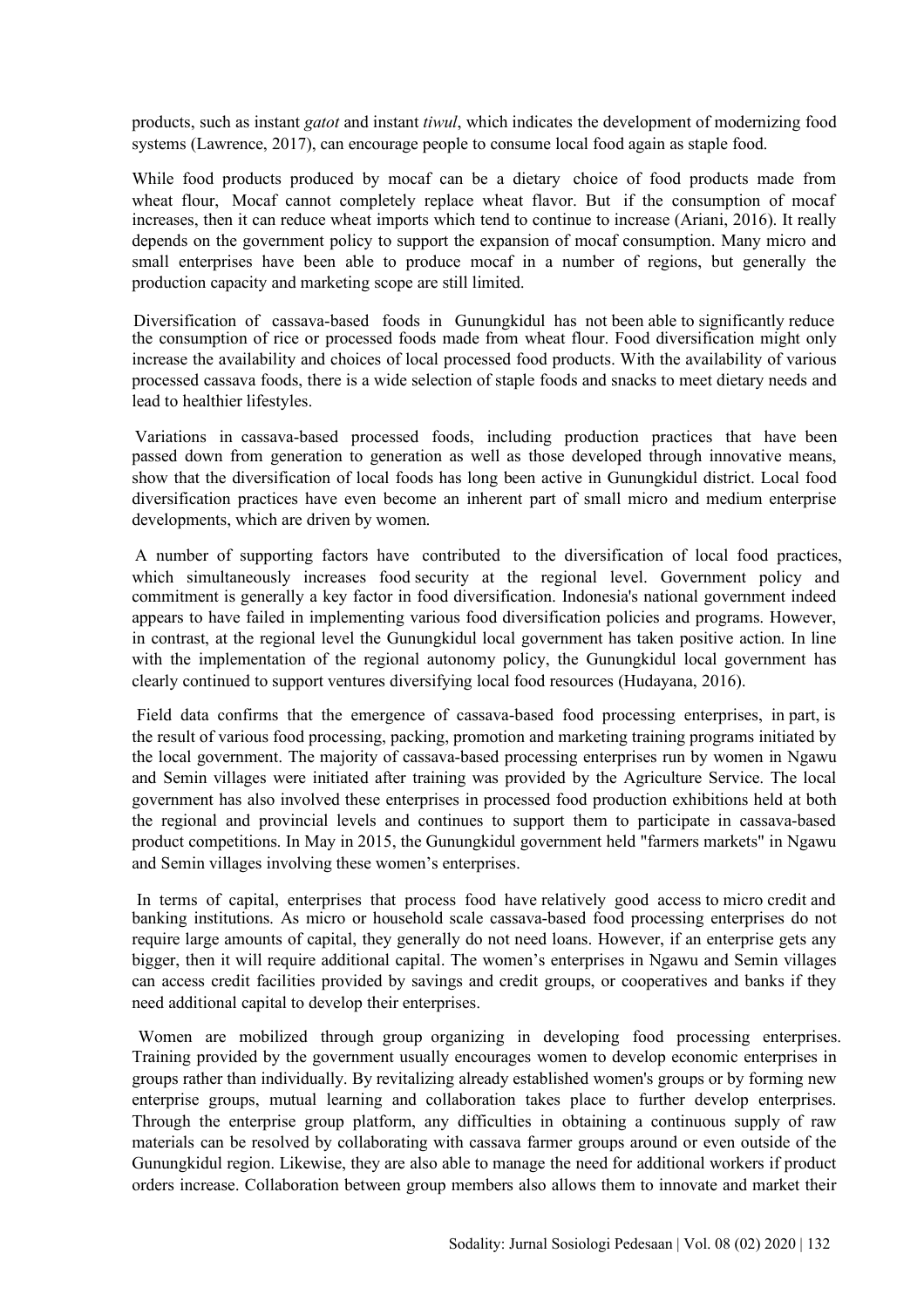products. It is also easier to access to assistance and support from the government, universities, and credit or banking institutions through enterprise groups. The development and success of the "Barokah" and "P-21" enterprise groups evidently confirms this.

quality and reach broader markets. This is compatible with the trend of increased awareness and healthy lifestyle practices, especially among the middle and upper-class stratums. Cassava is nongluten and has a low glucose content (Masniah & Yusuf, 2013). For those who need to reduce their sugar intake (due to diabetes) or who want to choose a healthy lifestyle, processed cassava-based foods are a good option to replace rice, or at least as an additional staple food option. This highlights the fact that the diversification of cassava-based foods goes hand in hand with the trend of changing people's lifestyles to consume varied and healthy foods. The progress achieved by these cassava-based food processing enterprises thus far indicates that there is potential for them to continue to diversify foods through product innovation, improve product

flour can be used in various types of popular foods, due to their non-gluten nature, a certain ratio of other ingredients must be used with them in processed foods. Mocaf usually needs to be mixed with wheat and rice flours in order to produce a variety of higher quality processed products. Additionally, mocaf is not commonly used at the household level. As it is not yet been widely distributed, it is relatively expensive compared to wheat flour, which is easily available. Despite being an imported good, wheat flour continues to be more popular and is the choice of flour for the vast majority of the community. Thus, prices of processed cassava foods, although still affordable to the general public, tend to be more expensive than other wheat based processed food products. For example, instant noodles made from mocaf are more expensive than instant noodles made from wheat flour, which are notably popular in the community. Nevertheless, there are some serious challenges in sustaining diversification of local cassavabased foods in the future. This is due to the basic nature of cassava itself. Although mocaf and tapioca

products made from rice and wheat flour derivatives, especially instant noodles (Ariani et al., 2013). As often seen in mass media advertising, instant noodles are promoted as a nutritious and practical food. They are cheap and readily available and therefore very accessible to the public. In this light, it's not difficult to understand why people tend to be reluctant to consume cassava and other processed local food products, as they have long been consuming rice as a staple food and instant noodles have become extremely popular. Moreover, in terms of taste, products that are directly processed from cassava are less tasty than

products made from cassava is identical with being poor. Cassava was indeed the staple food of poor families in the past. *Tiwul*, which was once the main staple food source for people in Gunungkidul has been replaced with rice. Many Gunungkidul residents are reluctant to consume cassava due to the social stigma. In line with rice becoming the dominant staple food, there is still a stigma that consuming

numerous localities in Indonesia. Although in difficult circumstances like poverty, social conflict, and disasters, they are able to produce, process and supply various types of local foods for household and public consumption and even sell them as home industry products. Oxfam Indonesia refers to these women as 'female food heroes' (Anwar, 2018). The accomplishment of these women in providing these food products allows communities to consume a diverse range of local foods and can actually create food security at the local level. The involvement of women in food diversification has also become a trend that occurs in

# **CONCLUSION**

Traditional household cassava processing practices and modern food processing industries produce an array of processed foods that contain high nutritional value. These food products are readily available Practices diversifying cassava-based foods continue to develop in Gunungkidul district.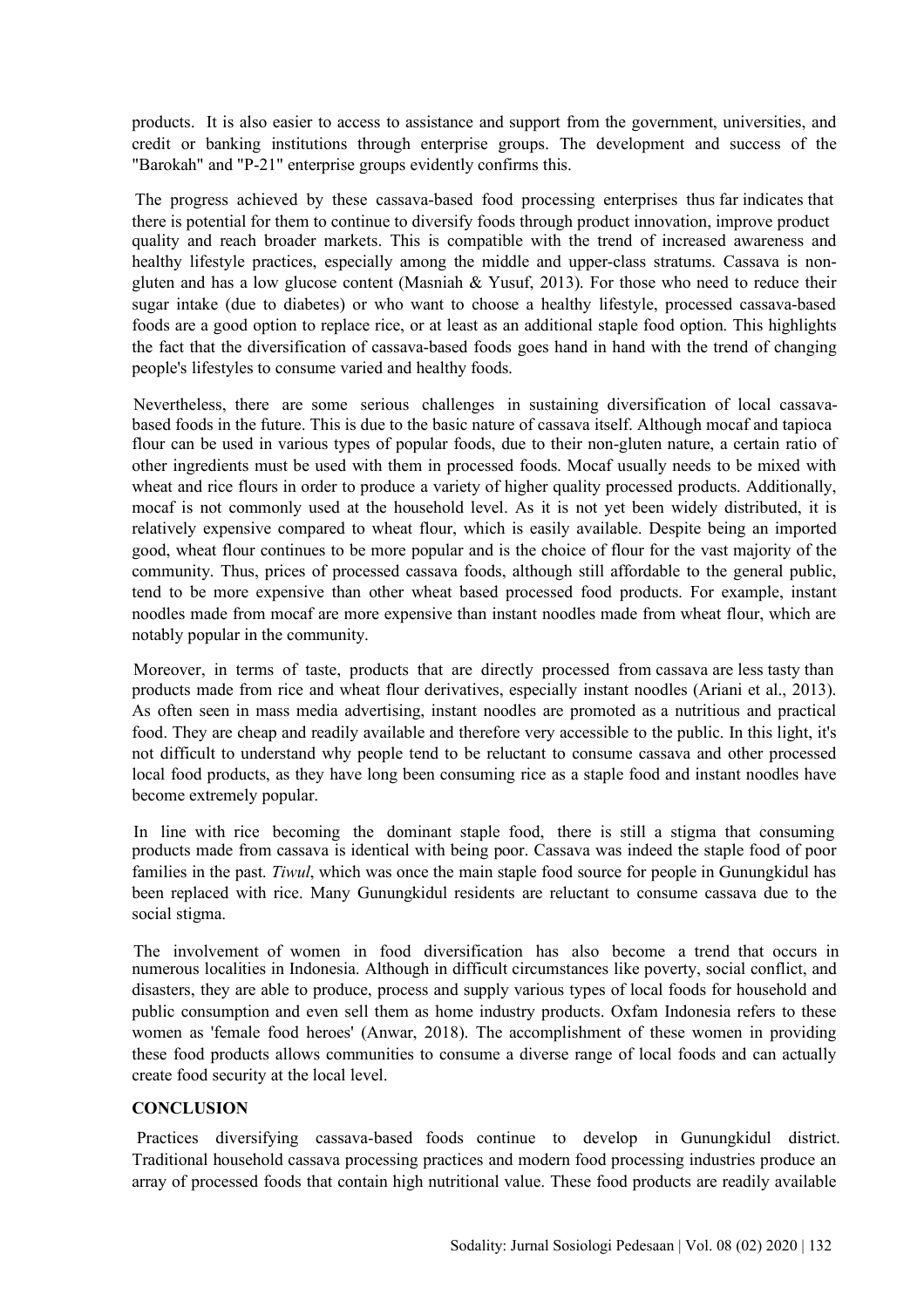at outlets and affordable to the general public. The variation of these cassava-based processed products adds to the availability of high-quality local foods. The public has numerous choices of processed foods to meet their daily nutritional needs. Thus, diversification of local food is able to strengthen food security at the local level.

have established micro and small enterprises that process and produce varied and nutritious cassavabased products. They have even been able to combine traditional knowledge and practices with modern practices in processing local foods. This is evident in new products produced from cassava using food processing innovations. These women in Gunungkidul are a part of a number of local communities in various countries that have contributed to reviving local food systems, while simultaneously increasing food security. It is rural women who have become an important role in diversifying local food. These women

as a way to create food security at the local level. Local governments have a commitment and develop women's empowerment programs based on the development of local food diversification. This district is a good example for other regions with abundant local food sources that could replicate these practices. Development of local food diversification to support food security can be achieved with support and facilitation from the government, NGOs, universities, financial institutions and banks, and other food stakeholders. Gunungkidul is an example of a region that has been able to diversify local cassava-based foods

# **ACKNOWLEDGEMENTS**

Many thanks and appreciation to the research assistants: M. Yunan Roniardian, D.C. Mulyono, and Dyah Candra Dewi for data collection and analysis during the research process.

# **REFERENCES**

- Agency of Statistics Gunung Kidul. (2018). *Kabupaten Gunungkidul Dalam Angka 2018 (Gunungkidul District in the 2018 Figures)*. Agency of Statistics Indonesia (BPS).
- Anwar, K. (2018, December). Bernadete Deram: Berdayakan Kembali Pangan Lokal (Re-empowering Local Foods). *Kompas (Printed)*, 12.
- Ariani, M. (2016). Pergeseran Konsumsi Pangan Lokal, Suatu Keprihatinan (Shifting Consumption of Local Foods, a Matter of Concern). In E. Pasandaran, R. Heriawan, & M. Syakir (Eds.), *Pangan Lokal: Budaya, Potensi dan Prospek Pengembangan (Local Food: Culture, Potential and Development Prospects)*. IAARD Press.
- Ariani, M., Hermanto, Hardono, G. S., Sugiarto, & Wahyudi, T. S. (2013). *Kajian Strategi Pengembangan Diversifikasi Pangan Lokal (Local Food Diversification Development Strategies Study)*. http://pse.litbang.pertanian.go.id/ind/pdffiles/anjak\_2013\_06.pdf
- Badan Ketahanan Pangan (Agency of Food Security Republic of Indonesia). (2017, May). *Pangan Lokal - Informasi Gizi*. Ministry of Agriculture Republic of Indonesia. http://pangannusantara.bkp.pertanian.go.id/?show=page&act=view&id=16&title=Informasi Gizi
- Balakrishnan, R., Budijanto, S., Yuliana, N. D., Bushamuka, V. N., de Pee, S., Talukder, A., Kiess, L., Panagides, D., Taher, A., Bloem, M., Creswell, J. W., & Poth, C. N. (2005). Rural women and food security in Asia and the Pacific: Prospects and paradoxes. *Journal of Developments in Sustainable Agriculture*, *26*(1), 7–14. https://doi.org/10.1177/156482650502600102
- Budijanto, S., & Yuliana, N. D. (2015). Development of Rice Analog as a Food Diversification Vehicle in Indonesia. *Journal of Developments in Sustainable Agriculture*, *10*, 7–14.
- Bushamuka, V. N., de Pee, S., Talukder, A., Kiess, L., Panagides, D., Taher, A., & Bloem, M. (2005). Impact of a Homestead Gardening Program on Household Food Security and Empowerment of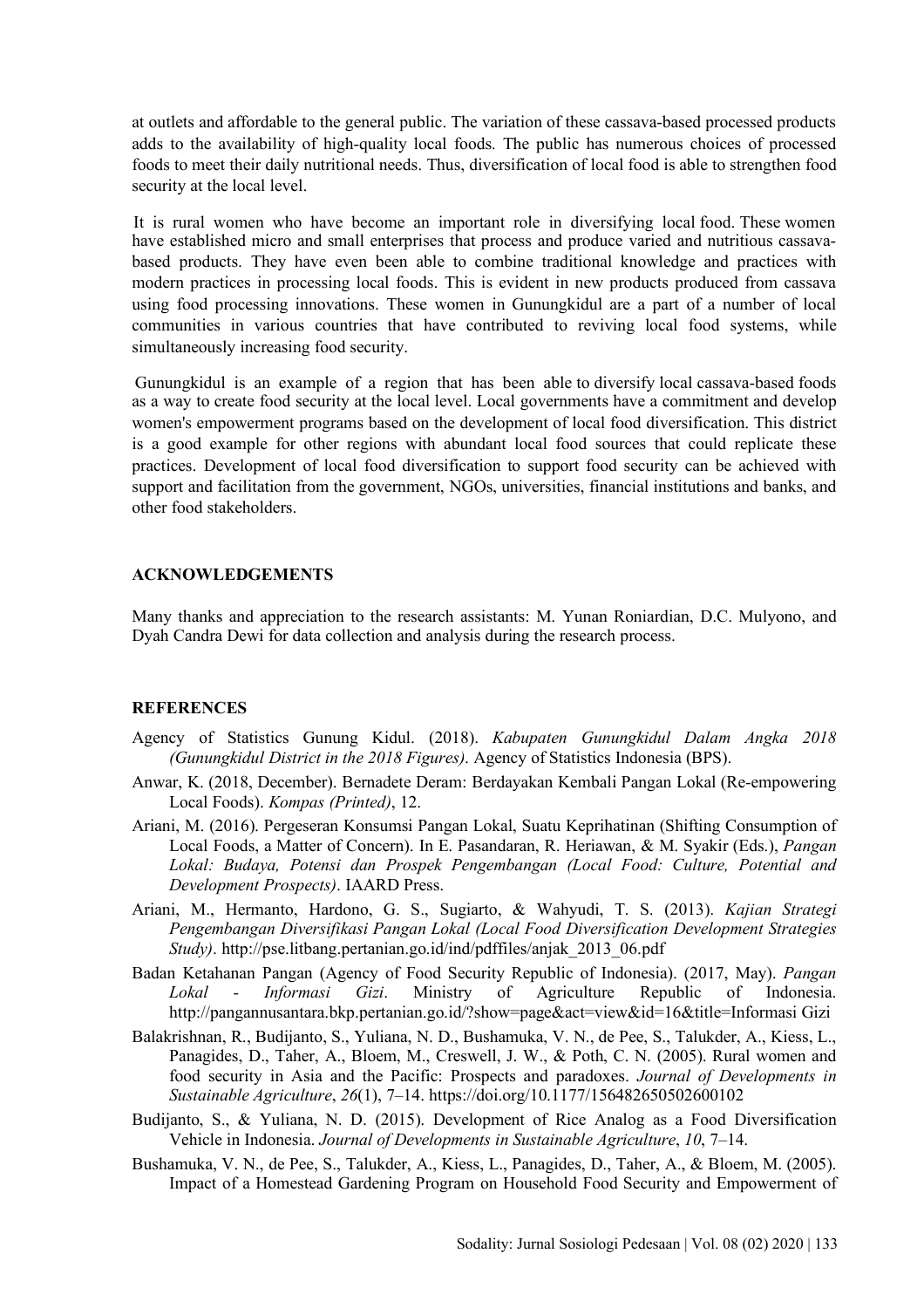Women in Bangladesh. *Food and Nutrition Bulletin*, *26*(1), 17–25. https://doi.org/10.1177/156482650502600102

- Creswell, J. W., & Poth, C. N. (2018). *Qualitative Inquiry and Research Design: Choosing Among Five Approaches* (4th ed.). SAGE Publications.
- Dewi, Y. P. (2013). *Strategi Pengembangan Sentra Industri Krecek Singkong Di Kecamatan Ponjong Kabupaten Gunungkidul (Development Strategies for Cassava Cracker Industry Centers in Ponjong Sub-district in Gunungkidul District)*. Undergraduate Thesis. Universitas Sebelas Maret.
- Faidah, T. (2017, May). *Harga Jual Singkong Rendah, Pemerintah Olah Produk Jadi Beras Mokaf*. Sorot.Co. https://gunungkidul.sorot.co/berita-91881-link-.html
- Hadiprayitno, I. I. (2010). Food Security and Human Rights in Indonesia. *Development in Practice*, *20*(1), 122–130.
- Herminiati, A. (2009). Diet Makanan untuk Penyandang Autis (Food for People with Autism). *Jurnal Pangan*, *18*(2), 90–95. https://doi.org/10.33964/jp.v18i4.216
- Hudayana, B. (2016). Empowering Rural Women in Java Through Cassava Culinary Business in the Reform Era. *The 7th Rural Research and Planning Group (RRPG7) International Conference and Field Study in Kuala Lumpur. Universiti Teknologi Malaysia.*
- Japtha, R., Murthy, P., Fahmi, Y., Marina, A., & Gupta, A. (2016). *Women-owned SMEs in Indonesia : a golden opportunity for local financial institutions : UKM yang dimiliki wanita di Indonesia : kesempatan emas untuk institusi keuangan lokal (Bahasa (Indonesian)*. World Bank Group.
- Kabarhandayani.com. (2016, May). *Mie Ayo, Mi Instan Berbahan Singkong Asal Gunungkidul Penuh Gizi*. kabarhandayani.com. https://kabarhandayani.com/mie-ayo-mi-instan-berbahan-singkongasal-gunungkidul-penuh-gizi/
- Kotzé, D. A. (2003). Role of Women in the Household Economy, Food Production and Food Security: Policy Guidelines. *Outlook on Agriculture*, *32*(2), 111–121. https://doi.org/10.5367/000000003101294352
- Lawrence, G. (2017). Re-evaluating food systems and food security: A global perspective. *Journal of Sociology*, *53*(4), 774–796. https://doi.org/10.1177/1440783317743678
- Luna, A. P. P. (2013). Neoliberalism and Women's Struggle for Food Security in Tlaucingo. *Latin American Perspectives*, *40*(5), 93–104. https://doi.org/10.1177/0094582X13496387
- Manoppo, C. N., Amanah, S., Asngari, P. S., & Tjitropranoto, P. (2018). Women Competence on Home Gardening to Support Food Diversification. *Pertanika Journal of Social Sciences & Humanities*, *26*(2), 825–840.
- Masniah, & Yusuf. (2013). Potensi Ubi Kayu sebagai Pangan Fungsional (Potential of cassava as a functional food). *The Seminar on Research Results of Various Legume and Tuber Crops. Jakarta, Indonesia*.
- Mathur, A. (2011). Women and Food Security: A Comparison of South Asia and Southeast Asia. *South Asian Survey*, *18*(2), 181–206. https://doi.org/10.1177/0971523113513373
- Law on Food No.18/2012, (2012).
- Mosse, J. C. (1993). *Half the World, Half a Chance: An introduction to gender and development*. Oxfam Publishing.
- Poerwanto, & Supraja, M. (2016). Model Ketahanan Pangan Berperspektif Gender (Gender Based Food Security Model). *Dimensi Journal of Sociology*, *9*(2).
- Quisumbing, A. R., Haddad, L., Meinzen-Dick, R., & Brown, L. R. (1998). Gender Issues for Food Security in Developing Countries: Implications for Project Design and Implementation. *Canadian Journal of Development Studies / Revue Canadienne d'études Du Développement*, *19*(4), 185–208. https://doi.org/10.1080/02255189.1998.9669784
- Rachmat, M., & Syakir, M. (2016). Kebijakan Pengembangan Diversifikasi Pangan dan Pangan Lokal (Food Diversification and Local Food Development Policy). In E. Pasandaran, R. Heriawan, & M. Syakir (Eds.), *Pangan Lokal: Budaya, Potensi dan Prospek Pengembangan (Local Food:*